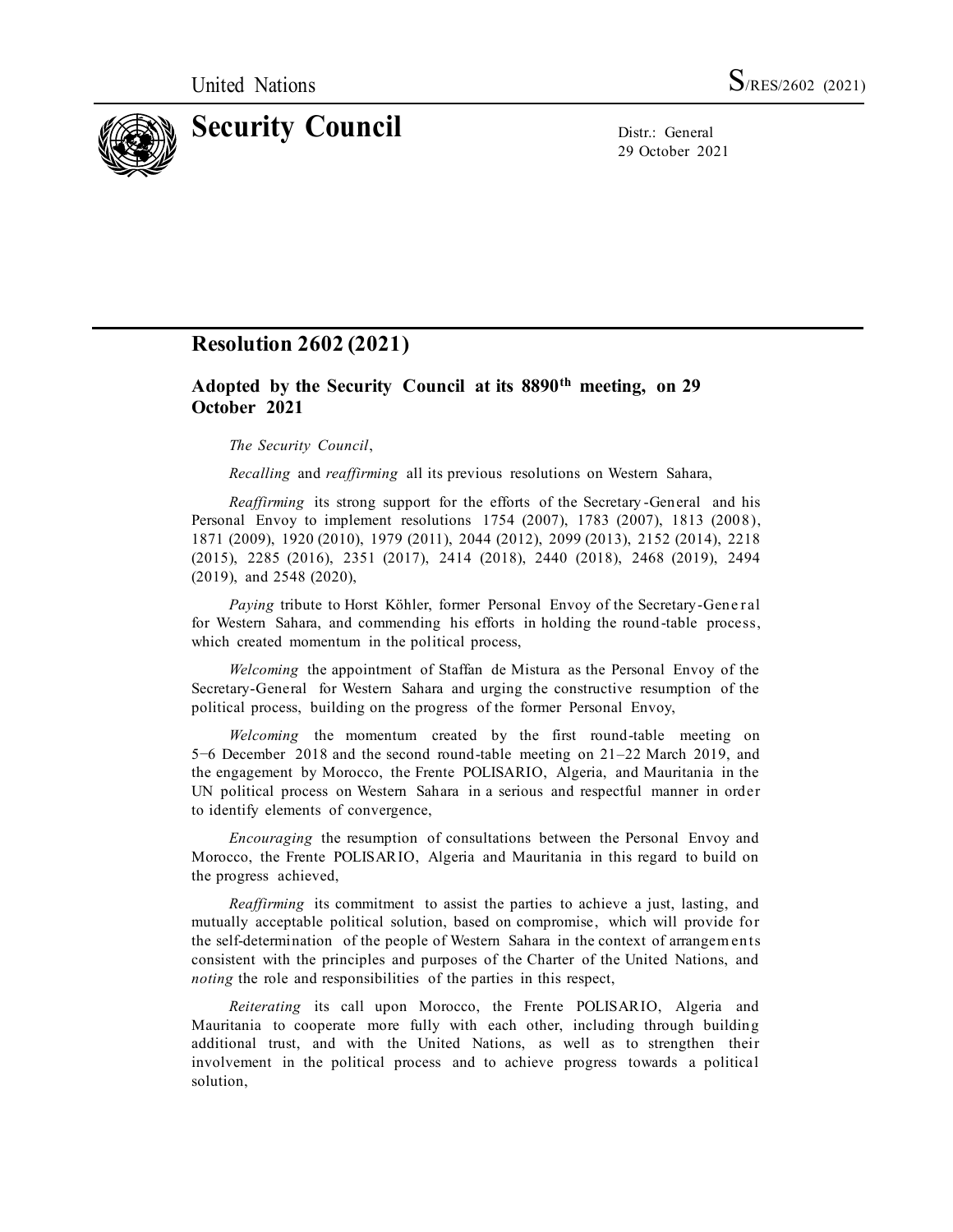*Recognizing* that achieving a political solution to this long-standing dispute and enhanced cooperation between the Member States of the Maghreb Arab Union would contribute to stability and security, in turn leading to jobs, growth and opportunities for all the peoples in the Sahel region,

*Welcoming* the efforts of the Secretary-General to keep all peacekeeping operations, including the United Nations Mission for the Referendum in Western Sahara (MINURSO), under close review and reiterating the need for the Council to pursue a rigorous, strategic approach to peacekeeping deployments, and effective management of resources,

*Recalling* resolution 2378 (2017) and its request of the Secretary -General to ensure that data related to the effectiveness of peacekeeping operations, including peacekeeping performance data, is used to improve analytics and the evaluation of mission operations, based on clear and well identified benchmarks, and further *recalling* resolution 2436 (2018) and its request of the Secretary-General to ensure that decisions to recognize and incentivize outstanding performance and decisions regarding deployment, remediation, training, withholding of financial reimbursement, and repatriation of uniformed or dismissal of civilian personnel, are predicated on objective performance data,

*Recalling* resolution 2242 (2015) and 2538 (2020) and its aspiration to increase the number of women in military and police contingents of United Nations peacekeeping operations,

*Recognizing* the important role played by MINURSO on the ground and the need for it to fully implement its mandate, including its role in supporting the Personal Envoy to achieve a mutually acceptable political solution,

*Noting with deep concern* the breakdown of the ceasefire,

*Expressing concern* about the violations of existing agreements and *reiterating* the importance of full adherence to these commitments, and *taking note* of the commitments provided by the Frente POLISARIO to the former Personal Envoy,

*Taking note* of the Moroccan proposal presented on 11 April 2007 to the Secretary-General and *welcoming* serious and credible Moroccan efforts to move the process forward towards resolution; also *taking note* of the Frente POLISARIO proposal presented 10 April 2007 to the Secretary -General,

*Encouraging* in this context, the parties to demonstrate further political will towards a solution including by expanding upon their discussion of each other's proposals and recommitting to UN efforts in a spirit of realism and compromise, and *further encouraging* the neighbouring countries to make contributions to the political process,

*Encouraging* the parties to cooperate further with the United Nations Office of the High Commissioner for Refugees in identifying and implementing confidence building measures that can serve to foster the trust necessary for a successful political process,

*Stressing* the importance of improving the human rights situation in Western Sahara and the Tindouf camps, and *encouraging* the parties to work with the international community to develop and implement independent and credible measures to ensure full respect for human rights, bearing in mind their relevant obligations under international law,

*Encouraging* the parties to sustain and prioritize their respective efforts to enhance the promotion and protection of human rights in Western Sahara and the Tindouf refugee camps, including the freedoms of expression and association,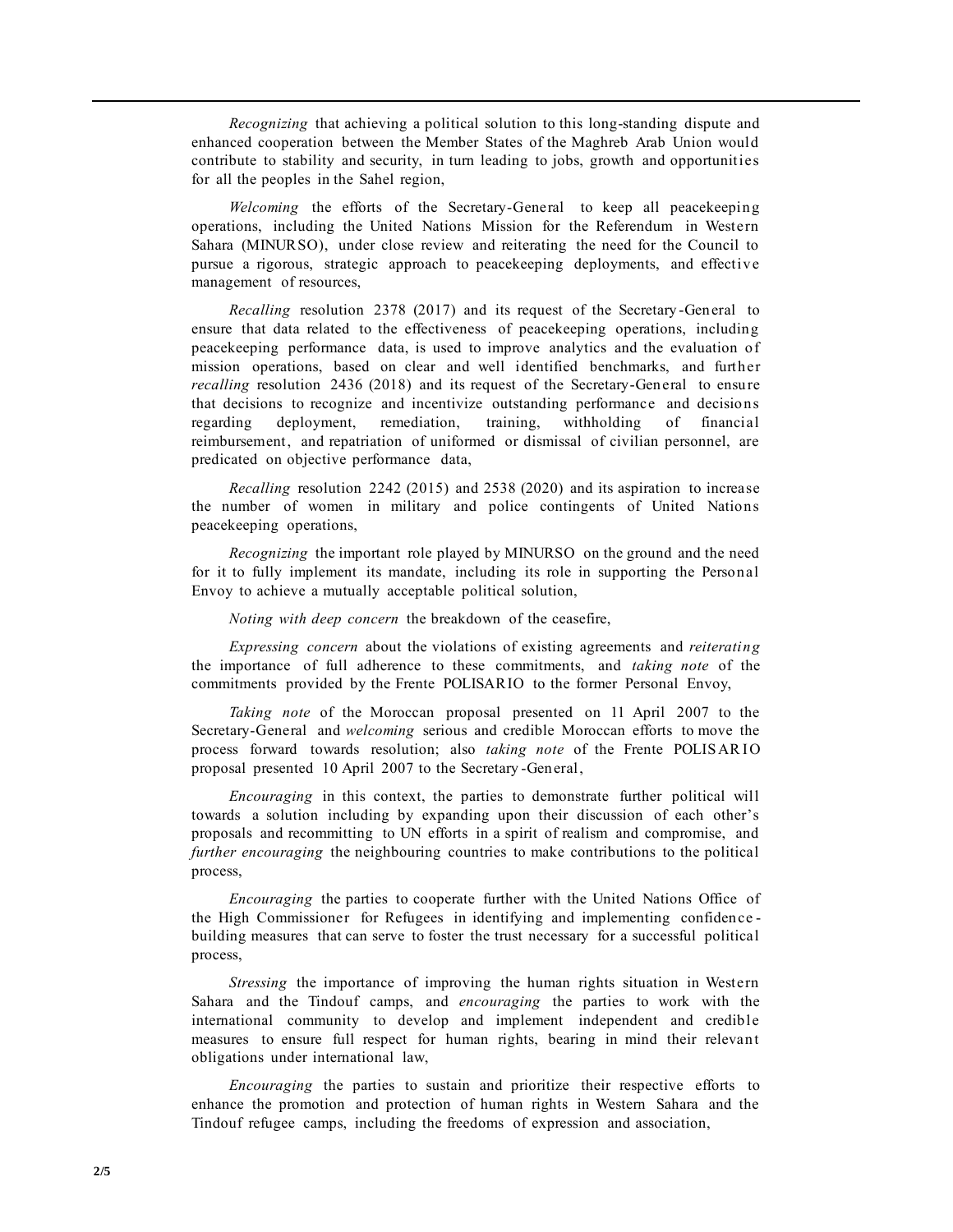*Welcoming* in this regard, steps and initiatives taken by Morocco, and the role played by the National Council on Human Rights Commissions operating in Dakhla and Laayoune, and Morocco's interaction with Special Procedures of the United Nations Human Rights Council,

*Strongly encouraging* enhancing cooperation with the Office of the United Nations High Commissioner for Human Rights (OHCHR), including through facilitating visits to the region,

*Noting with deep concern* the continued hardships faced by Sahrawi refugees, their dependency on external humanitarian assistance, and the impact of the COVID-19 pandemic, and *further noting with deep concern* insufficient funding for those living in Tindouf refugee camps and the risks associated with the reduction of food assistance,

*Reiterating its request* for consideration of a refugee registration in the Tindouf refugee camps and *emphasizing* efforts be made in this regard,

*Recalling* United Nations Security Council resolutions 1325 and 2250 and related resolutions; *stressing* the importance of a commitment by the parties to continue the process of negotiations through the United Nations-sponsored talks and *encouraging* the full, effective and meaningful participation of women and active and meaningful participation of youth in these talks,

*Recognizing* that the status quo is not acceptable, and *noting further* that progress in negotiations is essential in order to improve the quality of life of the people of Western Sahara in all its aspects,

*Affirming* its full support for Special Representative of the Secretary-General for Western Sahara and Head of MINURSO Alexander Ivanko,

*Having considered* the report of the Secretary-General of 1 October 2021 (S/2021/843),

1. *Decides* to extend the mandate of MINURSO until 31 October 2022;

2. *Emphasizes* the need to achieve a realistic, practicable, enduring and mutually acceptable political solution to the question of Western Sahara based on compromise and the importance of aligning the strategic focus of MINURSO and orienting resources of the United Nations to this end;

3. *Expresses* its full support for the Secretary-General and his Personal Envoy to facilitate the negotiations process in order to achieve a so lution to the Western Sahara question, *notes* the intention of the former Personal Envoy to invite Morocco, the Frente POLISARIO, Algeria, and Mauritania to meet again in the same format, and *welcomes* the engagement of Morocco, the Frente POLISARIO, Algeria , and Mauritania throughout the duration of this process, in a spirit of realism and compromise, to ensure a successful outcome;

4. *Calls upon* the parties to resume negotiations under the auspices of the Secretary-General without preconditions and in good faith, taking into account the efforts made since 2006 and subsequent developments with a view to achieving a just, lasting, and mutually acceptable political solution, which will provide for the selfdetermination of the people of Western Sahara in the context of arrangements consistent with the principles and purposes of the Charter of the United Nations, and noting the role and responsibilities of the parties in this respect;

5. *Invites* Member States to lend appropriate assistance to these talks;

6. *Reaffirms* the need for full respect of the military agreements reached with MINURSO with regard to the ceasefire and *calls on* the parties to comply fully with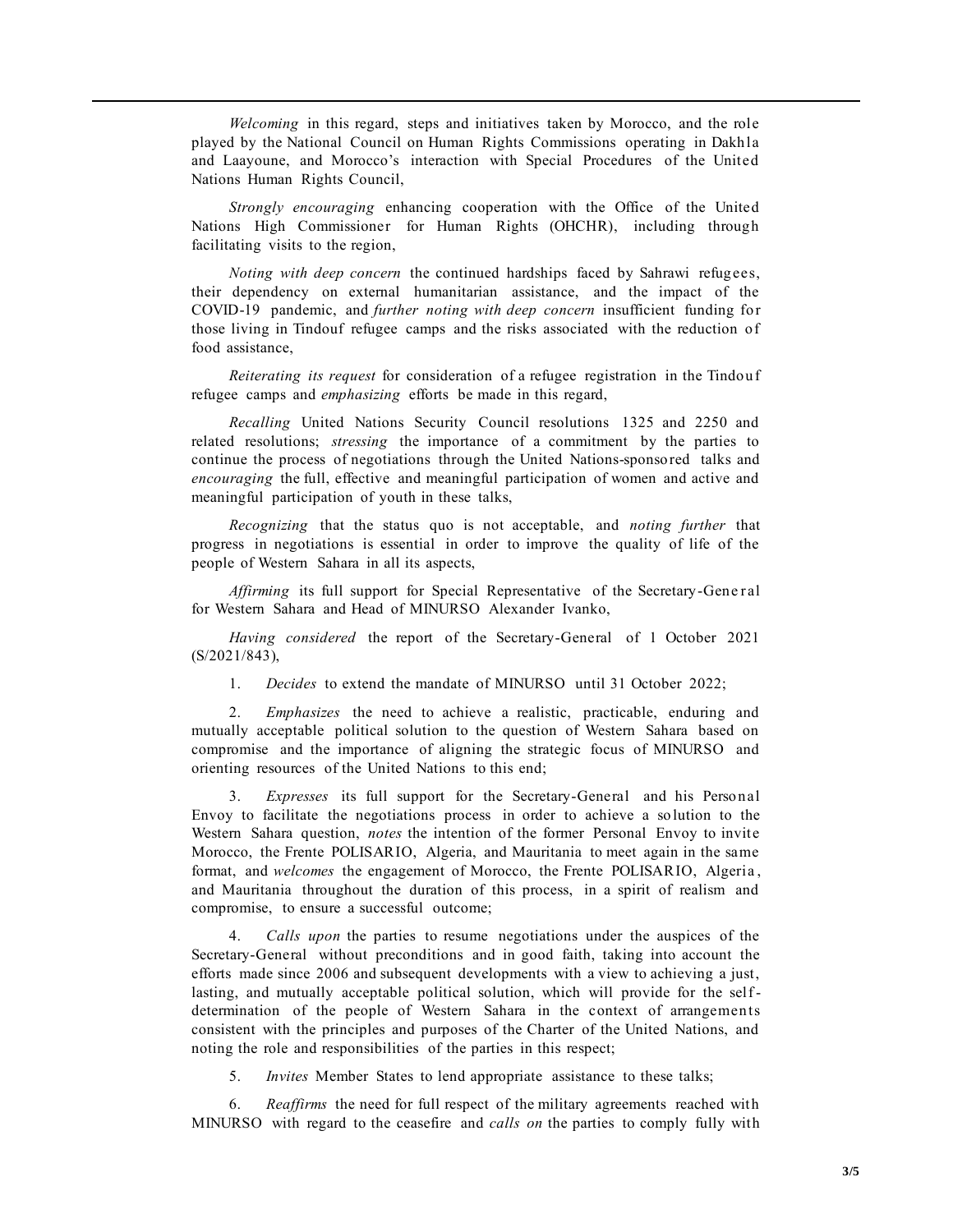those agreements, implement their commitments to the former Personal Envoy, and refrain from any actions that could undermine UN-facilitated negotiations or further destabilize the situation in the Western Sahara;

7. *Reiterates* its call upon all parties to cooperate fully with MINURS O, including its free interaction with all interlocutors, and to take the necessary steps to ensure the security of as well as unhindered movement and immediate access for the United Nations and associated personnel in carrying out their mandate, in conformity with existing agreements;

8. *Emphasizes* the importance of a renewed commitment by the parties to advancing the political process in preparation for further negotiations, *recalls* its endorsement of the recommendation in the report of 14 April 2008 (S/2008/251) that realism and a spirit of compromise by the parties are essential to achieve progress in negotiations, and *encourages* the neighbouring countries to make important, active contributions to this process;

9. *Calls upon* the parties to demonstrate political will and work in an atmosphere propitious for dialogue in order to advance negotiations, thus ensuring implementation of resolutions 1754 (2007), 1783 (2007), 1813 (2008), 1871 (2009), 1920 (2010), 1979 (2011), 2044 (2012), 2099 (2013), 2152 (2014), 2218 (2015), 2285 (2016), 2351 (2017), 2414 (2018), 2440 (2018), 2468 (2019), 2494 (2019), and 2548 (2020), and the success of negotiations;

10. *Requests* the Secretary-General to brief the Security Council on a regular basis, and at any time he deems appropriate during the mandate period, to include within six months of this mandate's renewal and again prior to its expiration, on the status and progress of these negotiations under his auspices, on the implementation of this resolution, assessment of MINURSO's operations and steps taken to address challenges, *expresses its intention* to meet to receive and discuss his briefings and in this regard, *further requests* the Secretary-General to provide a report on the situation in Western Sahara well before the end of the mandate period;

11. *Welcomes* the initiatives undertaken by the Secretary-General to standardize a culture of performance in UN peacekeeping, and *reaffirms* its support for the development of a comprehensive and integrated performance policy framework that identifies clear standards of performance for evaluating all Unite d Nations civilian and uniformed personnel working in and supporting peacekeeping operations that facilitates effective and full implementation of mandates, and includes comprehensive and objective methodologies based on clear and well-defined benchmarks to ensure accountability for underperformance and incentives and recognition for outstanding performance, and calls on him to apply this framework to MINURSO as described in resolution 2436 (2018), *requests* the Secretary-General to seek to increase the number of women in MINURSO, as well as to ensure the full, equal, and meaningful participation of women in all aspects of operations;

12. *Urges* the parties and neighbouring states to engage productively with MINURSO as it further considers how new technologies can be used to reduce risk, improve force protection, and better implement its mandate;

13. *Encourages* the parties to cooperate with the Office of the United Nations High Commissioner for Refugees to identify and implement confidence-building measures, including to engage women and youth, and *encourages* neighbouring states to support these efforts;

14. *Urges* Member States to provide new and additional voluntary contributions to fund food programmes to ensure that the humanitarian needs of refugees are adequately addressed and avoid reductions in food rations;